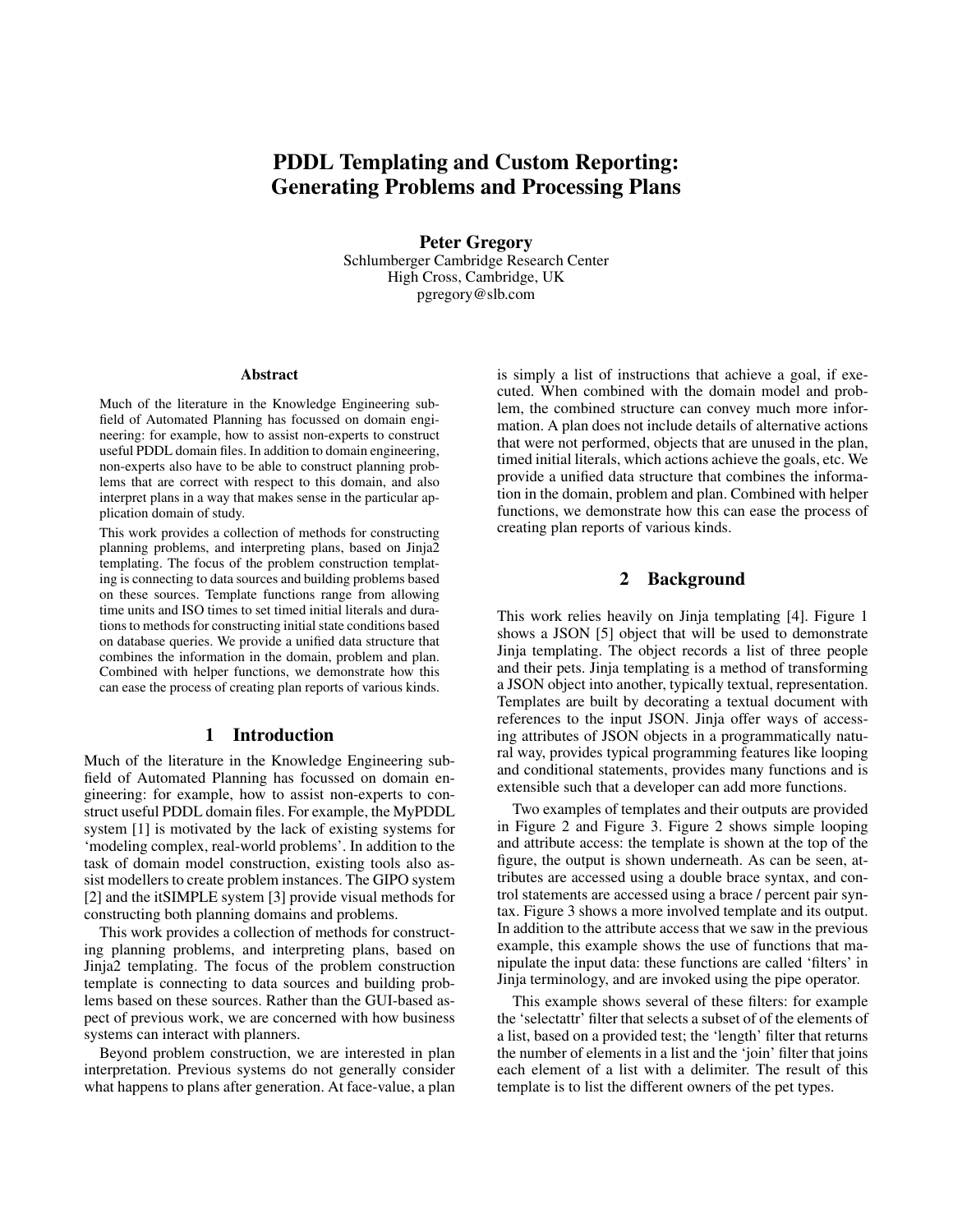```
{"data" : [
    {
         "name" : "Peter",
         "pet" : "cat"
    },
    {
         "name" : "Jonathan",
         "pet" : "dog"
    },
    {
         "name" : "Ben",
         "pet" : "cat"
    }
]}
```
Figure 1: An example JSON object: in this case, recording the pets of three people: Peter, Jonathan and Ben.

### Related Work

There are several existing plan reporting tools. As we will see, these offer limited customisation.

Visual Studio Code Extension The VS Code Extension [6] is the most sophisticated plan reporting tool that we are aware of. The purpose of the extension is developing planning domains and problems. The plan reporting tool, therefore is domain independent, and shows the plan in a Gannt chart, then each object's timeline, and finally a graph of each of the numeric fluents. An example of the output is shown in Figure 5. This report can either be viewed within Visual Studio Code itself, or exported as HTML. The report can be customised in the following ways:

- The width of the report can be altered.
- The line charts can be displayed either as one chart per grounded function, or one chart per lifted function with one line per grounded function.

Only aesthetic customisations can therefore be made to the report.

VAL Plan Validation Reporting The VAL plan validator  $[7]$  has the ability to create a  $\mathbb{E} F[X]$  validation report. This is a comprensive report on the plan validity, state changes that occur in the plan, graphs of numeric fluents and a Gannt chart view of the plan. The report is customisable only to the extent that the LATEX source is available for editing.

```
{% for person in data %}
    {{person.name}} owns a {{person.pet}}.
{% endfor %}
   Peter owns a cat.
    Jonathan owns a dog.
    Ben owns a cat.
```
Figure 2: An example Jinja template and its output, given the data in Figure 1. Jinja is a templating language that allows typical programming constructs to produce custom views of data.

```
\frac{1}{6} set cats =
  data|selectattr("pet","eq","cat")|list \frac{2}{9}}
\frac{1}{6} set dogs =
  data|selectattr("pet","eq","dog")|list \frac{2}{7}}
There are \{ \{ \text{cats} | \text{length} \} \} cat owners:
{({\text{cats}}|map({\text{attribute}}='name'))|join(", "))}.There are {{dogs|length}} dog owners:
 {\f{dogs|map(attribute='name'))|join(", ")}}.There are 2 cat owners:
    Peter, Ben.
There are 1 dog owners:
    Jonathan.
```
Figure 3: A slightly more involved Jinja template and its output, given the data in Figure 1. This example demonstrates the use of filters: essectially functions that manipulate the input data. The filters in this example are selectattr, list, length, map and join.

planning.domains By using the planning.domains website [8], plans are reported as a list of actions. If an action is selected, then the grounded operator is shown in an adjacent panel. This shows the grounded preconditions and effects of the action, which presumably could aid in both the understanding of a domain, and in the debugging of a domain (if, for example, it was not expected that a certain action was applicable). This is the only way in which a plan can be viewed, and there is no customisation available. However, the action selection does show how a dynamic aspect to a plan report can allow more information to be presented as and when the user requires it.

### 3 Problem Construction

The Visual Studio Code PDDL Extension [6] allows the construction of planning problems using a templating language. In this section, we describe some additional filters to enrich this templating language. These filters are designed to make the bridge between business data and the planning model as small as possible. Reducing the steps between original data and a planning model correspondingly reduces the potential to introduce translation errors.

### Table-Based Initial State Generators

The initial state generators that we present are conceived on the notion that the true valuations of a particular predicate type, or numeric function type, can be described in their ex-

| Location                                        | Road | -(connected Manchester M6)                             |
|-------------------------------------------------|------|--------------------------------------------------------|
| Manchester M6<br>Cambridge M11<br>Birmingham M6 |      | (connected Cambridge M11)<br>(connected Birmingham M6) |

Figure 4: A table of data on the left, and an equivalent set of predicates on the right. Much data is stored, or queried, in tabular form. This table shows motorways that connect to a few British cities.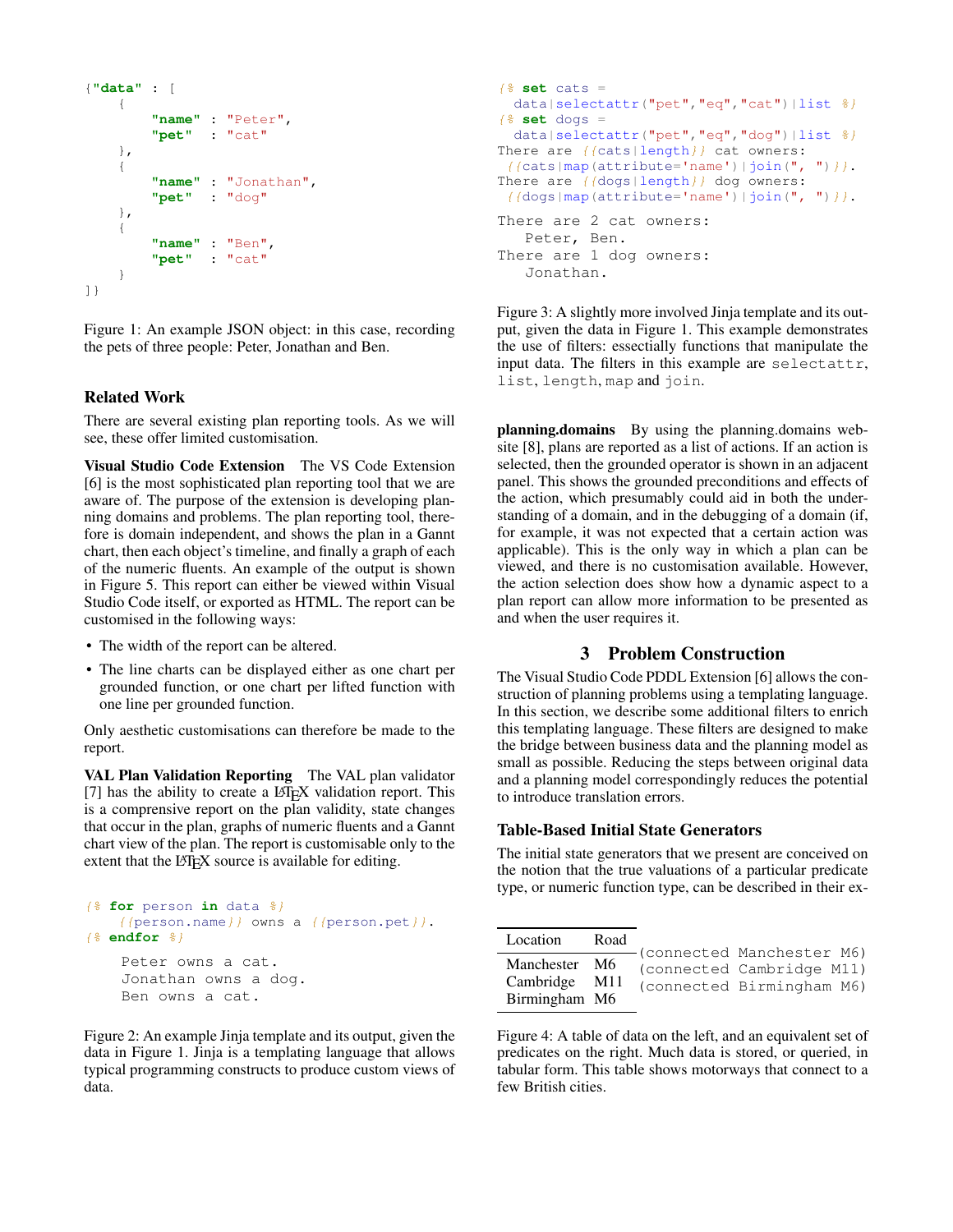tensional form. That is, in the form of a table, with all values enumerated. For example, the table in Figure 4 shows a table view of a predicate type, along with the corresponding predicates of this type in the initial state of a planning problem. Figure 6 shows the equivalent for numeric fluent assignments in the initial state.

Database queries typically return tables: this is true both of relational databases in SQL queries and linked databases in SPARQL queries. Spreadsheets form another source of table-based data; Microsoft Excel forms the primary data format in many business areas. As such, we provide three types of filter for constructing initial state predicates from tables (we have corresponding filters for generating fluent assignments, which we omit here due to their similarity):

init pred sql(pred name, query) This filter takes a file or URL containing the predicate name and an SQL query that generates the initial state. It then outputs the result as predicates. The SQL server, username and password must be supplied either through a separate configuration file, or through the additional filter sql\_config(server, username, password).

**init\_pred\_sparql(pred\_name,query)** This fil-



Figure 5: An example of the VS Code plan report. This report displays a Gannt Chart view of the plan, a swim-lane view for each object, and a line chart for each numeric fluent.

| Location   | Population |  |                                  |  |
|------------|------------|--|----------------------------------|--|
|            |            |  | $(-$ (pop Manchester) 550000)    |  |
| Manchester | 555,000    |  | $(= (pop Cambridge) 124000)$     |  |
| Cambridge  | 124,000    |  | $($ (pop Birmingham) $1140000$ ) |  |
| Birmingham | 1,140,000  |  |                                  |  |

Figure 6: A table of data on the left, and an equivalent set of numeric fluent assignments on the right. This table shows the populations of the cities mentioned in Figure 4.

ter takes the predicate name and a file or URL containing and an SPARQL query that generates the initial state. It then outputs the result as predicates. The SPARQL endpoint must be supplied either through a separate configuration file, or through the additional filter sparql\_config(sparql\_endpoint).

**init\_pred\_excel(pred\_name, excel\_file, worksheet, range)** This filter takes the predicate name, an Excel file or URL, the worksheet name, and a range of cells that form the initial state of the predicate (in Excel, ranges are specified in "A1:C10", for example).

These filters will be extended to allow bindings to other data sources, and to bind to named tables in Excel, for example. Currently no support is developed for CSV and HTML tables, for example.

### Time Filters

In PDDL, durations and other times are encoded as unit-less numbers. In the real world, in contrast to PDDL, durations of actions have actual time units, deadlines refer to specific points in time and actions start and end at specific points in time. To reflect this, we introduce a number of filters to deal with ISO time, and time units.

**pddl\_time(ISO\_time)** This filter takes a time encoded as an ISO time (e.g. "2020-01-03T00:00:30") and returns the corresponding unitless PDDL time. This function requires a reference timestamp that signifies the start of the plan, which can be passed in a configuration file, or with the additional filter timestamp(ISO\_time).

**seconds(num)**, **minutes(num)**, **hours(num)**, **days(num)** and **months(num)** This family of filters take a number of a given time unit, and convert that to unitless PDDL time. This filter relies on a standard time unit being used, and this can either be set in a configuration file, by the time\_unit(unit) filter, or will default to minutes.

These filters can be employed in the duration of actions (for example, in the turn to action in Figure 7) or to timed initial literals (as in the initial state fragment of Figure 7.

# 4 Combined PDDL Representation

Much information is contained in a PDDL plan. However, without the domain and problem files, it is not possible to interpret its meaning in any useful way. For example: without the problem file, it isn't possible to identify object types (especially when subtyping is used); without the problem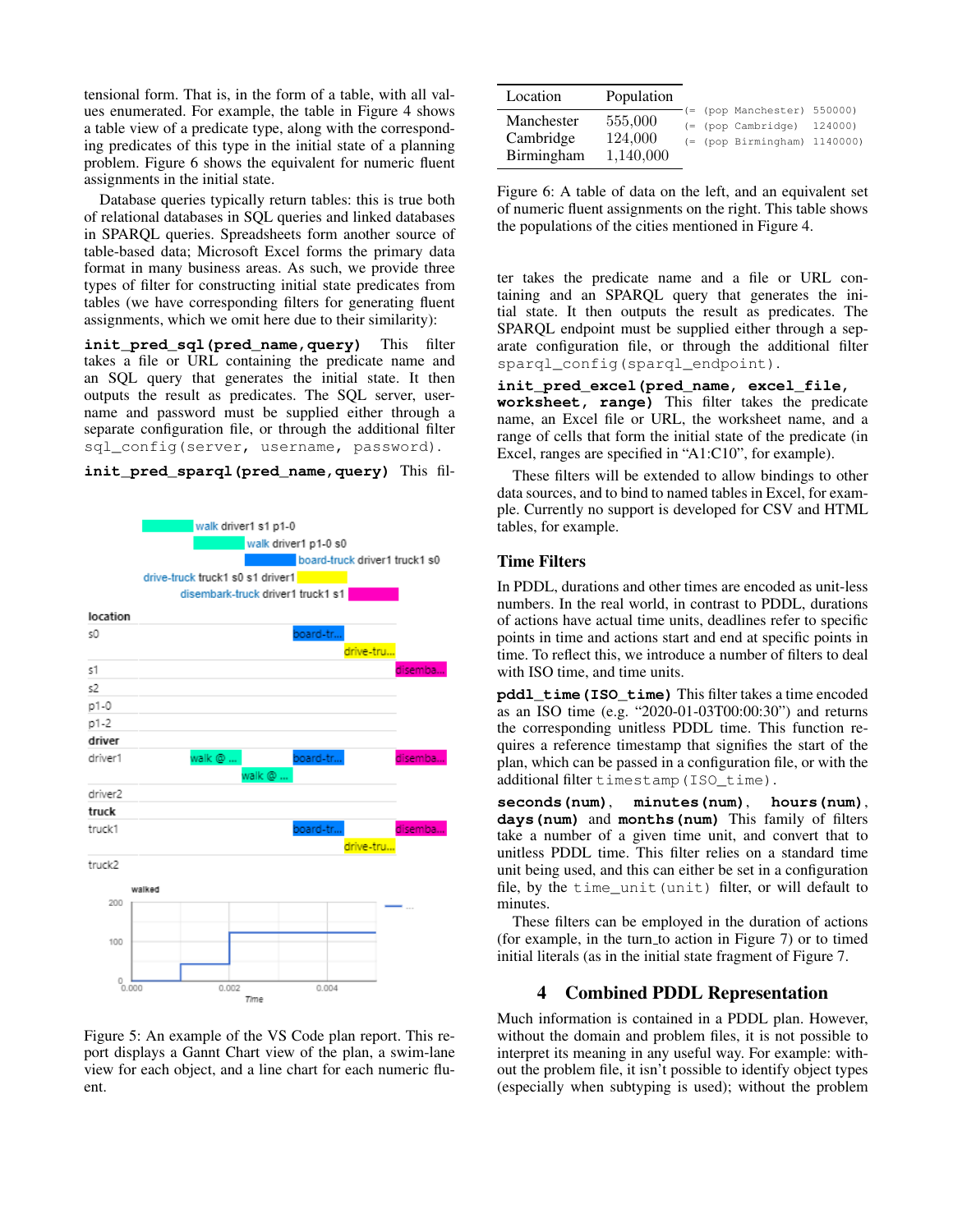```
(:durative-action turn_to
:parameters (?s - satellite ?d_new ?d_prev - direction)
 :duration (= ?duration {{1|hours + 25|minutes}})
 :condition (at start (pointing ?s ?d_prev))
:effect (and
   (at end (pointing ?s ?d_new))
   (at start (not (pointing ?s ?d_prev))))
)
(:init
 (calibration_target instrument0 groundstation2)
 (at {{"2020-01-04T00:15:00"|pddl_time}}
  (not (calibration_target instrument0 groundstation2)))
 (at {{"2020-01-04T00:15:00"|pddl_time}}
  (calibration_target instrument0 groundstation2))
 (= (slew_time phenomenon4 groundstation2) {{15|minutes}})
 ...
)
```
Figure 7: Examples of the time-related filters developed in order to avoid errors when converting real times into PDDL times. See the turn to action for an example of combining time units, and the initial state fragment for examples of the pddl\_time filter.

file, the timed initial literals are not seen; without the domain file, it is impossible to understand if a change to the plan is valid. Put in the most general terms, the plan cannot be interpreted without the context of the domain model and problem. We propose a unified object that contains all relevant information, in order to be able to interpret a plan in context.

#### Combined PDDL JSON Object

In this section we describe the current Combined PDDL JSON [5] Object. The object has been built organically for applications, attributes being added to as required. In this sense, it is not supposed to be a definitive model, but a working model that captures what we have found useful so far. We feel, however, that it already captures a significant amount of information. Figure 8 describes the object in a schemalike representation. This is not formal JSON Schema, as this would be more cumbersome to present in this report, but is intended to be a more human-readable alternative.

There are definitions for the domain, problem, plan and two extra attributes that are derived from the plan: the intervals over which the predicates are true and the sequence of values for each numeric fluent in the problem. These new attributes reflect the fact that there is hidden structure contained within the plan, that can only be recovered by interpreting the plan, problem and domain simultaneously.

When interpreting a plan either for execution, or simply for reporting and storage, it is often the predicates and fluents that are interesting, rather than just the actions. For example, if a fluent represents the fuel level of a vehicle, by looking at the plan alone it isn't possible to see that there is a fuel level fluent at all. In order to know the initial value, the problem is required. To understand how the value changes requires the domain file. By using the combined PDDL JSON object, we have access to this informa-

tion. This information then allows us to understand our fuel consumption or to chart fuel use over time, for example.

Finally, there is also the 'params' attribute, which allows arbitrary external data to be passed to the template. Examples could include database server information, query paths, timestamps and mappings between PDDL object names to some external reference. Since these will be application specific, we simply define the attribute, without committing to what will be contained within it.

# PDDL Specific Jinja Filters

The PDDL Templating tool is built on top of the VAL plan validation tool, using a C++ Jinja implementation, jinja2cpp. This means that custom filters can be coded in C++ that provide useful computations that could be needed in a custom report of a plan. These filters can then be used within any template. Some of these filters compute information that could form part of the combined PDDL JSON object. Conversely, some information in the PDDL JSON object (for example, the predicate intervals), could be replaced by a filter that would compute these values on-the-fly. The decisions about whether to encode the information, or expose filters to compute it, will need to be made as per user requirements as more plan templates are developed.

The **state\_at** Filter This filter takes a time as a parameter, and returns the state at that time, in the same format as the state is defined in the initial state of the combined PDDL JSON object. This provides the means to display the state at any time during the plan. This could be useful, for example, if in Driverlog the plan was to be presented as a roster for the drivers. A time-slice of each day could be taken, and the state would contain the truck that each driver was driving.

The **applicable\_at** Filter This filter takes a time as a parameter, and returns a list of actions that are applicable in this state. This filter allows alternative actions to those found within the plan to be reported. This could help when debugging a domain model, for example, ensuring that those actions that were expected to be applicable actually are.

The **eval\_pddl** Filter This filter takes an arbitrary PDDL expression, and returns the valuation of that expression over the length of the plan. For example, it may be useful for reporting purposes to monitor those times in which a truck was low on fuel. You could evaluate the following:

```
{f} (\leq (fuel truck1)
     (* (capacity truck1) 0.05)) "|eval pddl}}
```
And a list of valuations of the expression will be returned, one for each time-point in the plan the expression changes. In this case, a list of booleans, though numeric fluents are equally possible. Going forwards, we would like to add more general expressions. For example, it might be useful to count the number of drivers who are in a truck at any one time. Currently, this is possible from the Jinja side, for example here:

```
{{state_at(0.0)
   | selectattr("predicate","eq","driving")
   | length |
```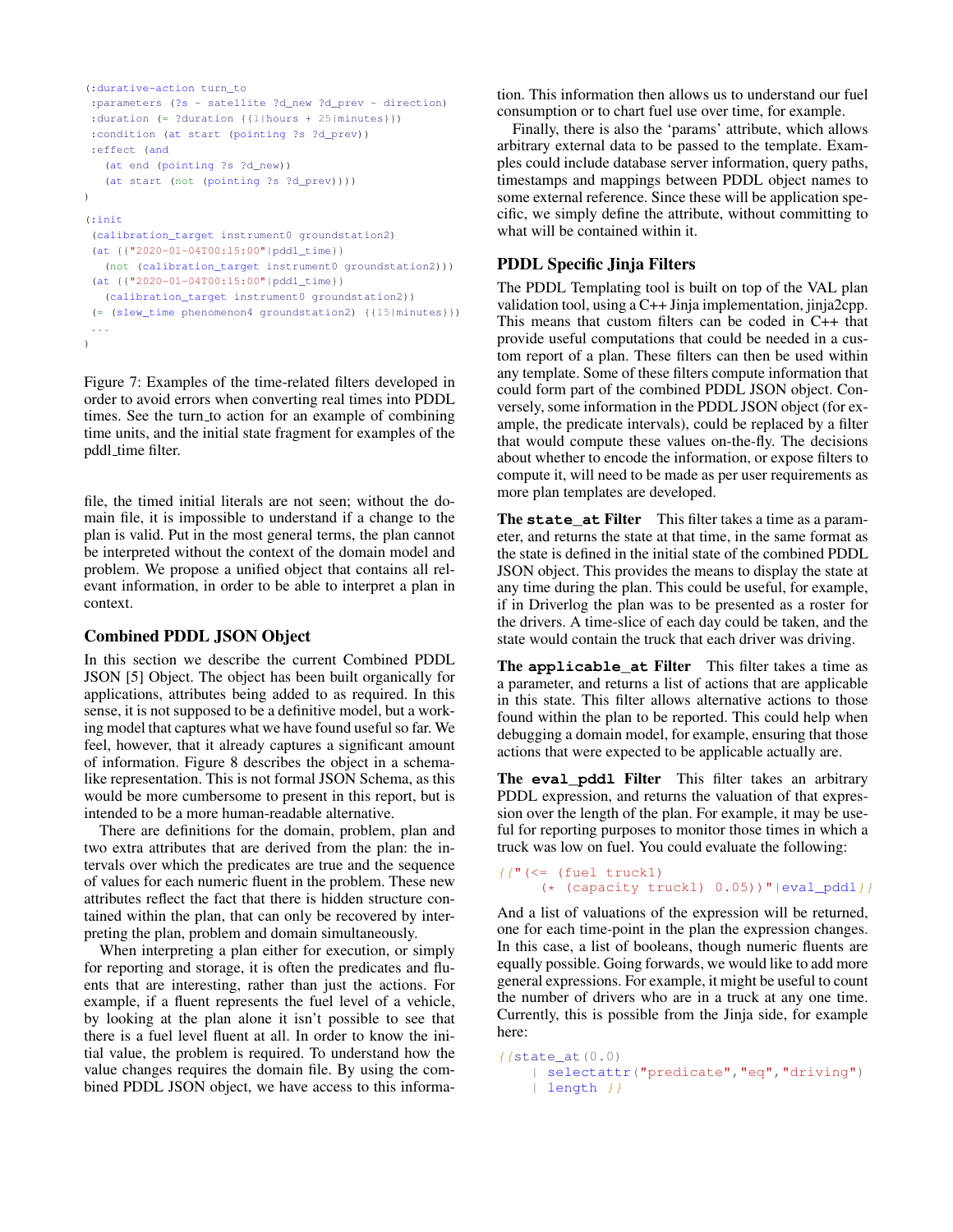```
{"data" : {
 "domain": {"name": "name"},
 "problem": {"name": "problem_name",
             "domain_name": "domain_name",
             "objects": [ { "name": "object name", "type": "object type" } ],
             "initial_state": [ "predicate" ],
             "initial_state_assignments": [
               {"function": "function name",
                "value": "initial assignment"} ],
             "timed_initial_state":
                          {"adds": ["predicate"],
                           "dels": ["predicate"]},
             "goal_state": ["predicate"]}
 },
 "plan": [ { "name": "action name",
                "args": "action arguments",
                "time": "start time",
                "duration": "action duration",
                "end_time": "end time" } ] ,
  "intervals": [{"variable": "predicate name",
                "intervals": [ {"start": "time predicate is added",
                                "end": "time predicate is deleted" } ] } ],
 "function_values": [{"function": "function name",
                                                 "time of function value change",
                                   "value": "new function value",
                                   "continuous": "was the change continuous" } ] } ],
  "params": {}
}
```
Figure 8: The Combined PDDL JSON Object. The object combines the domain model, the problem, the plan, the predicate intervals and the function values. By combining this information, it becomes easier to interpret the plan in context, and therefore makes building custom reports easier.

However, we imagine that some expressions are better posed as PDDL, and would like to allow some of these natural functions, such as counting, into the eval pddl filter.

Of course, all of these PDDL evaluations could be mechanically added to the domain model itself. However, often the expressions that are used in reporting a plan are different to those that are required in order to generate the plan. In this sense, these extra predicates and fluents would at best slow down the planner through redundant computation, and at worst affect the performance of the planning heuristic.

The **iso\_time** Filter This filter take a unitless PDDL time value as input, and returns an ISO formatted time as a string. The filter has two optional parameters of a reference timestamp (the start of the plan) and a time unit (seconds, minutes, hours or days) that the value should be interpreted as. These parameters can also be passed in the 'param' attribute of the combined object, since they should remain constant for all queries to the filter.

The **is\_static** Filter This filter takes a predicate as input, and returns true if the predicate is static, and false if it is not. Static, for the purposes of this filter, means static in the context of the plan: i.e. maintains the same value for the duration of the plan. Of course, it would be possible to encode the more common notion of static, meaning not possible to change by any plan. However, for reporting purposes, the former definition has proven more useful practically.

# 5 Custom Plan Reporting

In this section we detail several existing custom plan reports, both domain-independent and domain-dependent, generated by PDDL Jinja templates. The purpose of this is to demonstrate the flexibility of plan templating, and how different applications can be served by the combined PDDL JSON object.

 $\Delta E$ **EX** Reporting Figure 9 shows a generic plan visualisation that shows a Gannt chart view of the plan, and also the intervals over which the predicates hold in the plan. The Jinja template that generates the LATEX/Ti*k*Z code is shown directly below it. This example demonstrates several of the custom filters described above. Note, for example, that the static predicates are not displayed in the predicates because we filter them out using the 'is static' filter.

Driverlog Roadmap Generation The LATEX report shown in Figure 9 is a domain independent template. However, since we are interested in custom reporting, we also demonstrate the ability to build a domain-dependent report: this time, creating a dot representation of the roadmap. Recall, in the Driverlog domain, there are paths that the drivers can walk on, and roads that that can only be traversed in a truck. Figure 11 shows this roadmap with the paths in thin edges, and roads in thick edges. The template code is listed below the image.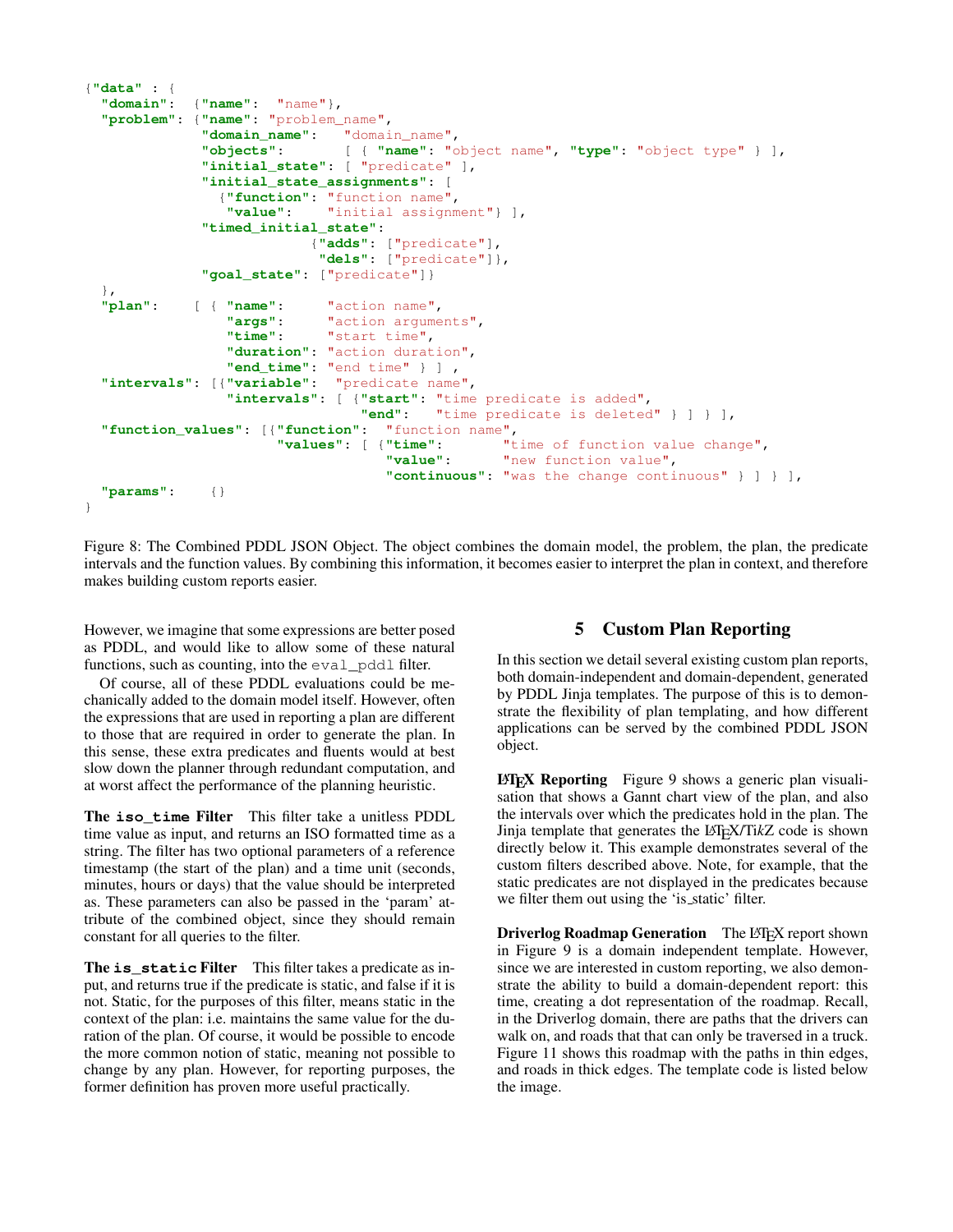```
(walk driver1 s2 p1-2)
                    (walk driver1 p1-2 s1)
                    (walk driver1 s1 p1-0)
                    (walk driver1 p1-0 s0)
          (board-truck driver1 truck1 s0)
       (drive-truck truck1 s0 s1 driver1)
      (disembark-truck driver1 truck1 s1)
                             (empty truck1)
                  (driving driver1 truck1)
                             (at truck1 s1)
                             (at truck1 s0)
                           (at driver1 s2)
                            (at driver1 s1)
                                                                    ı
                            (at driver1 s0)
                         (at driver1 p1-2)
                                                         ı
                         (at driver1 p1-0)
                                                                               ı
{% set yscale = 0.4 %}
{% set xscale = 0.1 %}
{% for a in plan -%}
\{\frac{2}{3} \text{ set } i dx = \text{plan}|\text{length} - \text{loop.index } \frac{2}{3}\}\node[left] at (0, {\{(idx+0.5) * yscale\}}) {\texttt{ ({a.action}} } };
\draw [fill=orange]
    ({(a.time|time_pct*xscale)}, ({(idx+0.1)*yscale})rectangle
    ({{a.end_time|time_pct*xscale}},{{(idx+0.9)*yscale}});
{% endfor %}
{% for interval in intervals|rejectattr('variable','is_static') -%}
  {% set idx = -(intervals|rejectattr('variable','is_static')|length - loop.index) %}
  \node[left] at (0, \{(idx-0.5) \times yscale\}) {\texttt{ (iinterval.value)\} };
  {% for i in interval.intervals -%}
 \draw [|-|, ultra thick, purple]
    {(i.start|time_pct*xscale)}, {((idx-0.5)*yscale)}})--
    ({(i.end|time_pct*xscale)}, ({(idx-0.5)*yscale}) ;
  {% endfor -%}
{% endfor -%}
```
Figure 9: Plan visualisation for Driverlog Problem 1 (above) and the corresponding PDDL Template Jinja code (below) that generated the visualisation in Ti*k*Z code. This example demonstrates the use of the is\_static filter which checks if a predicate is static, and the time\_pct filter, which returns a time as a percentage of the overall length of the plan.

Database Code Generation Interaction with business systems typically involves storing results in some kind of database. Figure 10 shows a template that generates a SPARQL query to insert the times that each package is picked up and delivered in a Driverlog problem. A delivery system would likely need its information in a database in order to communicate estimated times of arrival with customers.

If the plan templating was not available, a developer would be required to write a plan parser, and also interpret the meaning of the PDDL times. By having the conversion performed directly on the PDDL JSON object, the potential for introducing mistakes through misunderstanding the plan, or in incorrectly interpreting the time unit, is reduced.

Interactive Plan Viewer Figure 12 shows a screenshot of a web-based interactive plan viewer, showing a Gannt chart and predicate timelines. This visualisation is domain-

independent, but it would be straightforward to add domainspecific components. Each component in this visualisation is generated by a separate template. In order to enable this, we built a web service that invokes the plan template system on a domain / problem / plan / template combination. The interactive components of the visualisation are: a search field that restricts the Gannt chart and timelines to a particular object or object type; hovering with the mouse over the plan will reveal the state where the cursor is placed as a tooltip.

Note that the goal predicates are highlighted in green. Short of building a PDDL problem parser, the only way in which this is possible is be having the combined PDDL JSON object, which contains the goals in the problem attribute. We highlight the fact that previous plan reports do not report things like the predicate timelines, and suggest one reason behind this is that these reports primarily report information explicitly reported in the plan.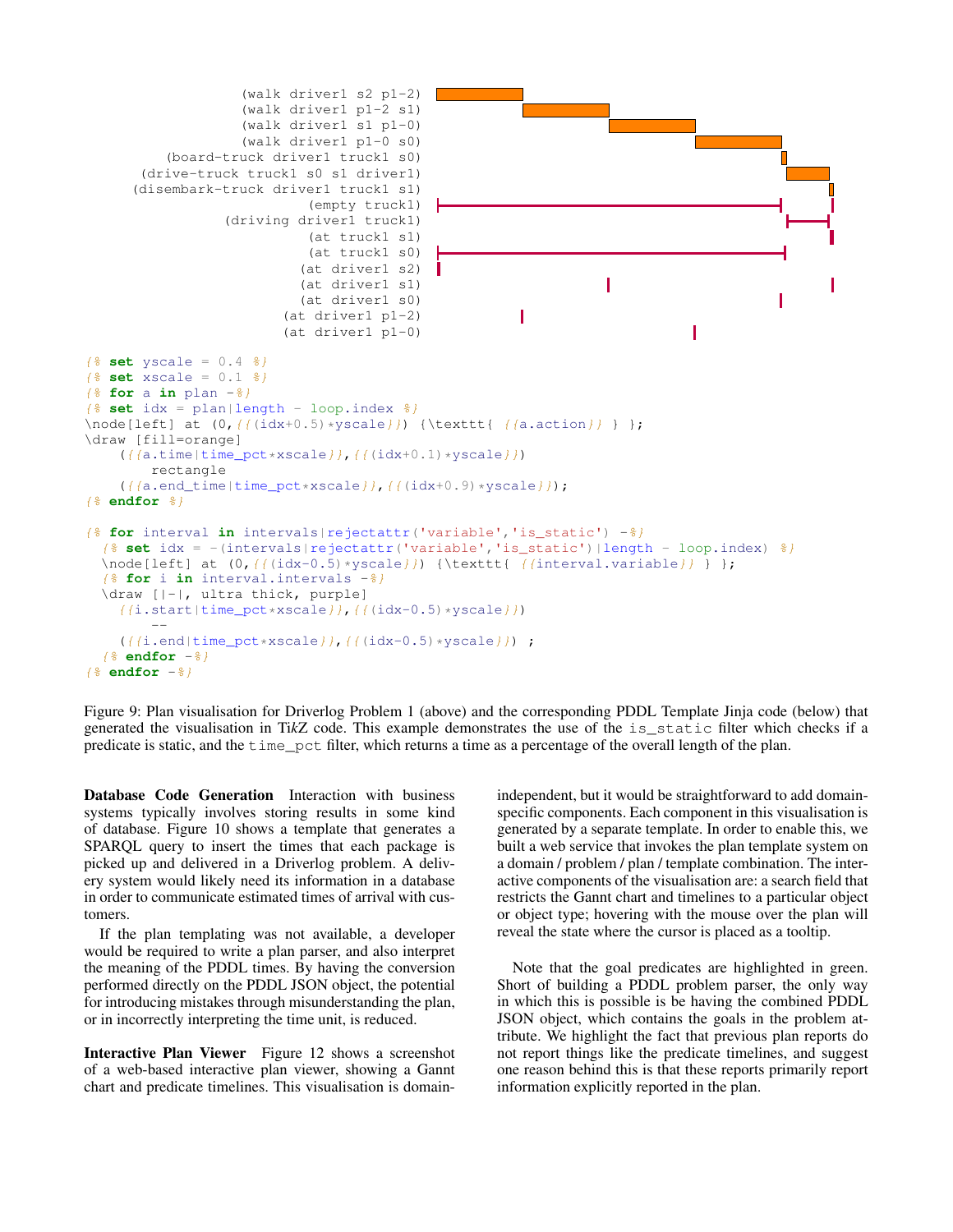```
PREFIX dl: <http://www.driverlog.com/>
CONSTRUCT {
dl:package1 dl:pickup
     "2020-01-02T10:00:00"ˆˆxsd:datetime.
dl:package1 dl:dropoff
      "2020-01-02T12:00:00"ˆˆxsd:datetime.
dl:package2 dl:pickup
     "2020-01-02T11:00:00"ˆˆxsd:datetime.
dl:package2 dl:dropoff
      "2020-01-02T12:00:00"ˆˆxsd:datetime.
}
PREFIX dl: <http://www.driverlog.com/>
CONSTRUCT {
{% for a in plan|selectattr('action','eq','load') %}
 {(a.args[0]/d1:pickup)}"{{a.start_time|iso_time}}"ˆˆxsd:datetime.
{% endfor %}
{% for a in plan|selectattr('action','eq','unload') %}
 {(a.args[0])} dl:dropoff
      "{{a.start_time|iso_time}}"ˆˆxsd:datetime.
{% endfor %}
}
```
Figure 10: An example of a template for generating a SPARQL query to append an ontology with the pickup and dropoff times of each package.

# 6 Future Directions

In this section, we propose several interesting projects that could be enabled by the plan templating system. These typically require additional information to be added to the combined PDDL JSON object.

Automated Abstractions Abstractions of the form described in [9] and [10], for example, can often be described as transformations of planning domains and problems, based on certain rules. Think of the delete relaxation heuristic of FF [11], it is possible to transform a domain to a 'relaxed' version of that domain simply by removing the delete effects of the domain operators. Currently, the operators are not exposed in the PDDL JSON object. Once they are, then many abstractions can be computed automatically.

Validation Reports One of the most important ways to debug PDDL is to have automated feedback on domain models, problem files and plan validity. The VAL [7] plan validation system provides useful feedback. However, we envisage a more structured feedback report, with error and warning codes that could be more easily exploited in systems like the Visual Studio Code extension [6].

Interactive Plan Editor In Section 5 we described an interactive plan visualisation tool. We would like to extend this system to be a plan editing tool, where actions can be added, removed, dragged to different places in the plan, etc. The mechanisms to allow this are already in place: the most important requirement is the 'applicable at' filter, which returns the applicable actions at a give point in the plan. We feel that the ability to quickly modify plans to satisfy subjective preferences, whilst guaranteeing that plans remain valid will be useful in many applications.



Figure 11: Driverlog Map and corresponding template for pfile1. Driveable links are shown in the figure as bold edges, walkable paths are shown as the lighter edges.

# 7 Limitations

The combined PDDL JSON object is a work in progress. The ultimate intention is that it makes explicit all of the implicit richness of a domain model, problem and plan. Additions have currently been made to the object in as as-needed ad hoc manner. We describe some potential additions:

- Operator object definition in the domain model. Having operators made explicit will allow domain transformations within the PDDL templating system. We feel this is the most important omission currently, and we are working to address this presently.
- Causal links between the actions. For many reporting purposes, it will be important to understand the underlying causal structure of the plan. For example, in the interactive visualisation, it would be desirable to focus on an individual goal, and filter out any actions that do not contribute to this goal in some way.

For any new piece of data that could be added, there is a tension between adding the information explicitly in the combined PDDL JSON object, and allowing computation of the information via filters. By adding the information to the object, we add richness to the object, but we also increase its size, potentially making it bloated.

# 8 Conclusions

In this work, we have introduced several Jinja filters related to problem generation and the combined PDDL JSON object that combines information from the domain model, the problem definition and the plan. The idea in this object is to encapsulate as much of the richness of a plan as possible in one place, such that it is possible to interpret plans with all relevant context.